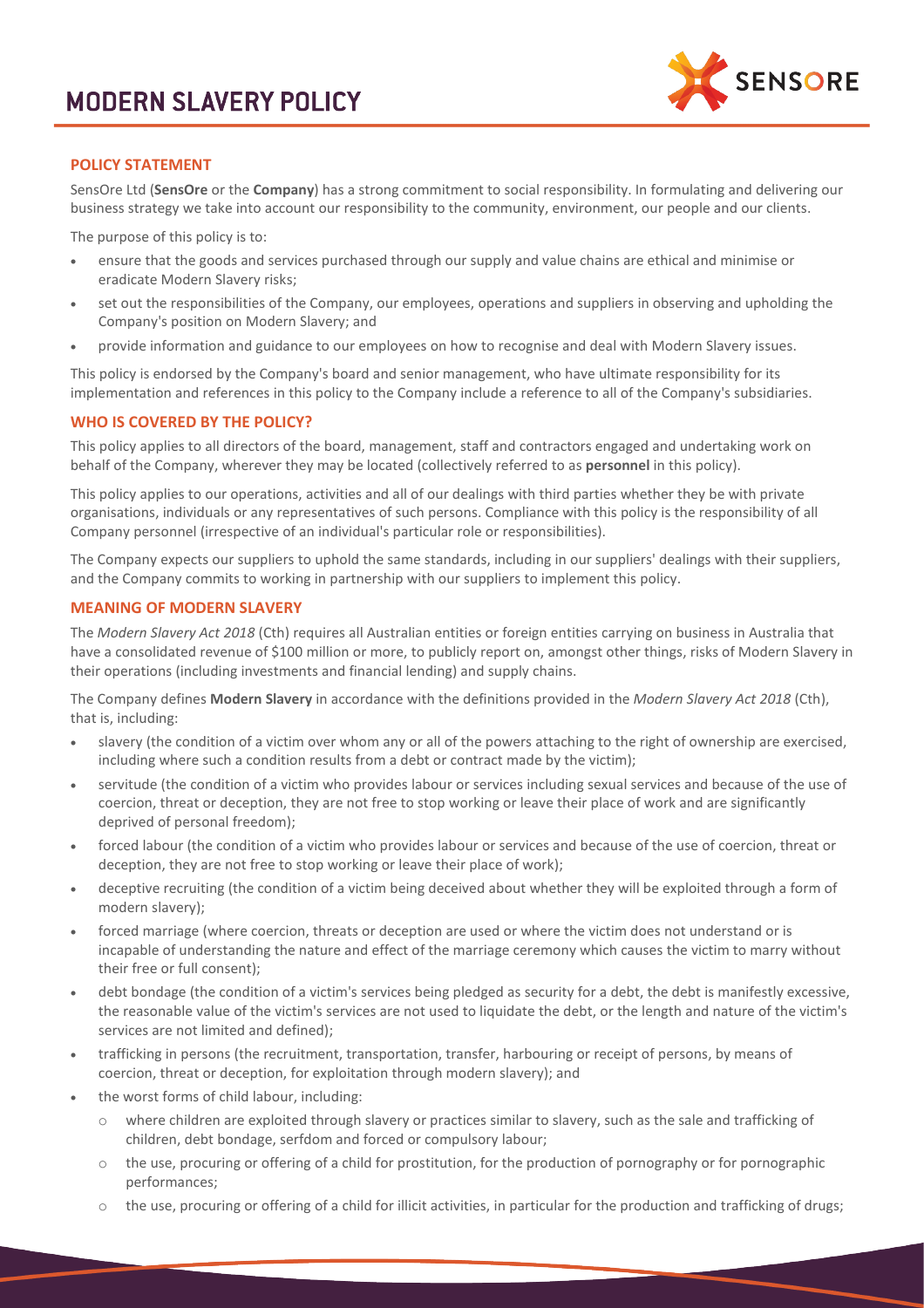

- $\circ$  children engaged in work which is likely to harm their 'health, safety or morals';<sup>[1](#page-1-0)</sup> and
- $\circ$  the use of children for production of child abuse material and to the production, dissemination or possession of child abuse material.

### **ETHICAL STANDARDS**

The Company and our personnel endeavour to comply with all laws related to Modern Slavery or other prohibited business practices within our operations, activities and supply chains to ensure:

- employment is freely chosen;
- child labour is not used;
- a living wage is paid to all individuals;
- individuals are not required to work excessive hours;
- entities promote a no tolerance discrimination policy; and
- there is freedom of association and collective bargaining.

The principle of ethical behaviour also governs the conduct of our procurement activities. Personnel who procure goods, services, consultancy and capital work must comply with the standards of integrity, probity, professional conduct and ethical behaviour including to:

- deal fairly, impartially and consistently with all suppliers;
- maintain the confidentiality of confidential and sensitive information obtained as part of the procurement process;
- formally declare any actual, potential or perceived conflicts of interest prior to the commitment of the procurement activity and abstain from any procurement activity where it has been deemed that an actual potential or perceived conflict of interest exists;
- examine and consider the integrity of the potential supplier, including the original source (where possible) of the product and whether there is the risk of any harmful labour practices or human exploitation (of any kind) based on the industry, location of the supplier or other factors; and
- ensure that the procurement function is documented in such a way as to be able to reasonably demonstrate that decisions and purchases were made in accordance with procurement policies, and all other Company policies and applicable laws.

### **DEALING WITH SUPPLIERS**

The Company's approach to Modern Slavery and ethical business standards, including our expectations as set out in this policy, must be communicated in writing to all suppliers at the outset of our business relationship with them.

The Company also encourages our suppliers to implement their own binding guidelines for ethical behaviour.

#### **PROHIBITED BUSINESS PRACTICES**

The Company requires all suppliers to comply with all applicable Australian and international laws in relation to prohibited business practices, and to support internationally accepted standards, treaties and declarations in relation to prohibited business practices, including (but not limited to):

- bribery and corruption;
- money laundering;
- financing terrorism;
- breaches of labour standards, including any form of exploitation or involuntary labour and workers' rights;
- breaches of modern slavery legislation including the *Modern Slavery Act 2018* (Cth);
- breaches of workplace health and safety laws;
- violations of human rights including discrimination in all its forms;
- breaches of privacy and data protection obligations;
- violations of trade and import rules; and

\_\_\_\_\_\_\_\_\_\_\_\_\_\_\_\_\_\_\_\_\_\_\_\_\_\_\_\_\_\_\_\_\_\_\_\_\_\_\_\_

• unfair competition.

<span id="page-1-0"></span><sup>&</sup>lt;sup>1</sup> s4 of the Modern Slavery Act 2018 (Cth); Article 3 of the ILO Convention (No. 182) concerning the Prohibition and Immediate Action for the Elimination of the Worst Forms of Child Labour, done at Geneva on 17 June 1999 ([2007] ATS 38).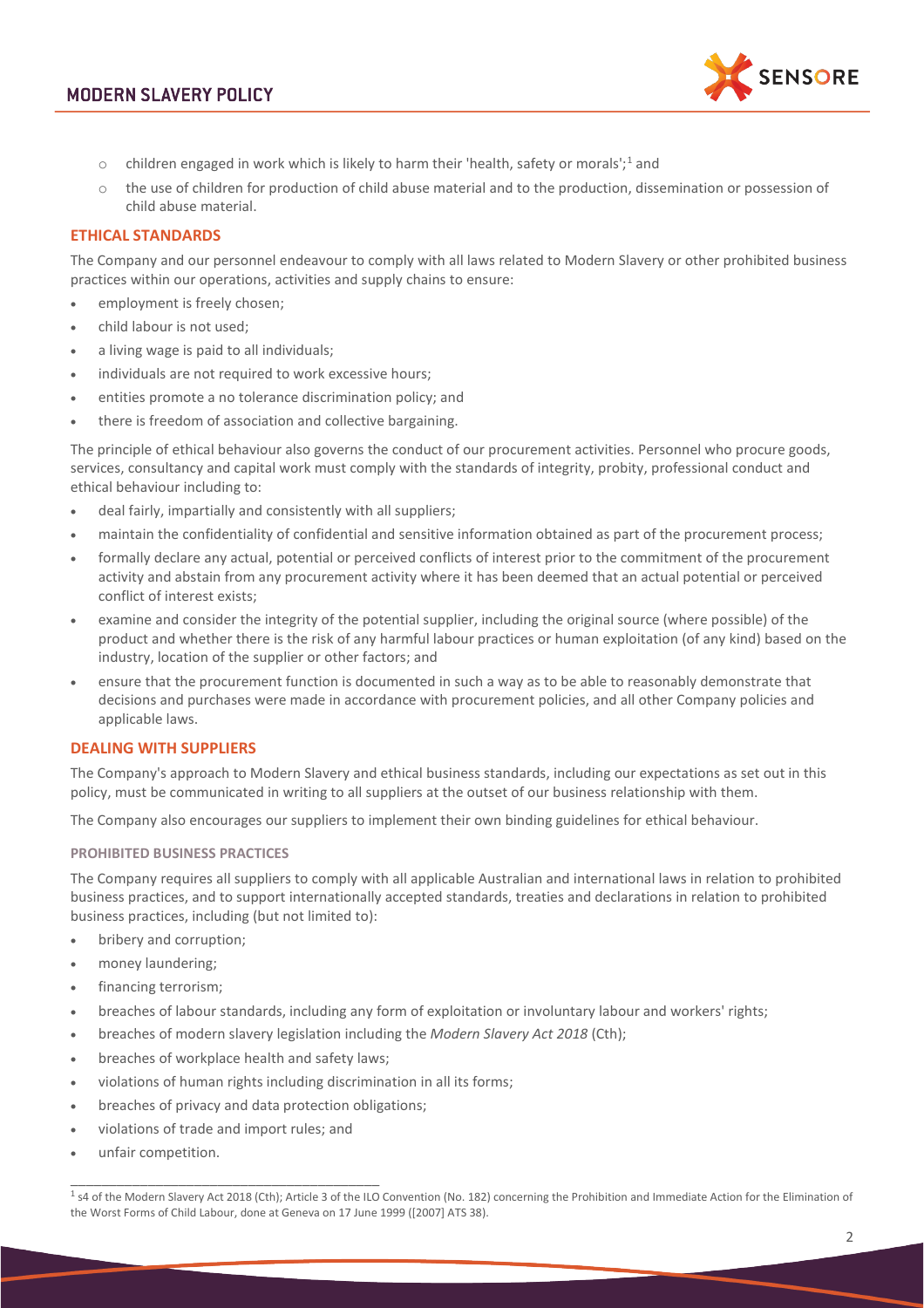

### **MODERN SLAVERY**

We mandate that all our suppliers abide by the following requirements related to risks of Modern Slavery before entering into any supplier contracts.

- Suppliers must not employ children under the legal age of employment in any country or local jurisdiction. If the minimum age of employment is not defined, it will be 15 years of age. Workers under the age of 18 must only perform work in accordance with legal requirements (e.g. with regards to working time, wages and working conditions) and subject to any requirement regarding education or training.
- Suppliers must not use any form of forced, bonded or involuntary labour. All labour must be voluntary. Workers must be allowed to maintain control over their identification documents (e.g. passports, work permits or any other personal legal documents). The supplier must ensure that workers do not pay fees or make any payment connected to obtaining employment throughout the hiring process and the employment period. The supplier must be responsible for payment of all fees and expenses (e.g., licences and levies) relating to workers, where legally required.
- Punishment and/or mental or physical coercion are prohibited. Disciplinary policies and procedures must be clearly defined and communicated to workers.
- Suppliers must comply with all applicable national laws and mandatory industry standards regarding working hours, overtime, wages and benefits. Suppliers must pay workers in a timely manner and clearly convey the basis on which workers are being paid.
- Deductions from wages as a disciplinary measure must not be allowed, if not legally permitted and even where legally permitted, should be minimised.
- The workers of the supplier must be free to join or not to join a union/employee representation of their choice, free from threat or intimidation. Suppliers recognise and respect the right to collectively bargain in accordance with applicable laws.
- Suppliers must promote an inclusive work environment that values the diversity of its workers. The supplier must not discriminate or tolerate discrimination with respect to gender, race, religion, age, disability, sexual orientation, national origin or any other characteristic protected under applicable laws.
- We expect our suppliers to strive to implement the standards of occupational health and safety at a high level by applying a health and safety management approach appropriate to business. Suppliers must comply with applicable occupational health and safety regulations and provide a work environment that is safe and conducive to good health, in order to preserve the health of workers, safeguard third parties and prevent accidents, injuries and work-related illness. This includes regular workplace risk assessments and the implementation of adequate hazard control and precautionary measures. Workers are to be adequately educated and trained in health and safety issues.

### **SUPPLIERS' COMPLIANCE**

The Company requires suppliers to notify us by contacting the company secretary of any breaches (including any pending charges) of any laws related to Modern Slavery or Prohibited Business Practices as part of their commitment to full and frank disclosure for the protection of our business, our people, our clients and the community.

Where you have concerns that conduct by a supplier may constitute Modern Slavery or a breach of laws related to Modern Slavery or Prohibited Business Practices, you must contact the company secretary.

### **TRAINING AND COMMUNICATION**

Training on this policy forms part of the induction process for all new personnel. All existing personnel will receive relevant training at appropriate intervals on how to implement and adhere to this policy.

### **WHO IS RESPONSIBLE FOR THE POLICY?**

The board of directors has overall responsibility for ensuring this policy complies with the Company's legal and ethical obligations, and that all those under our control comply with it.

The company secretary has primary and day-to-day responsibility for implementing this policy, and for monitoring its use and effectiveness. Management at all levels are responsible for ensuring those reporting to them are made aware of and understand this policy and are given adequate training on it at appropriate intervals. This policy, and the Company's internal control systems and procedures, will be subject to regular reviews to provide assurance that they are effective in countering Modern Slavery.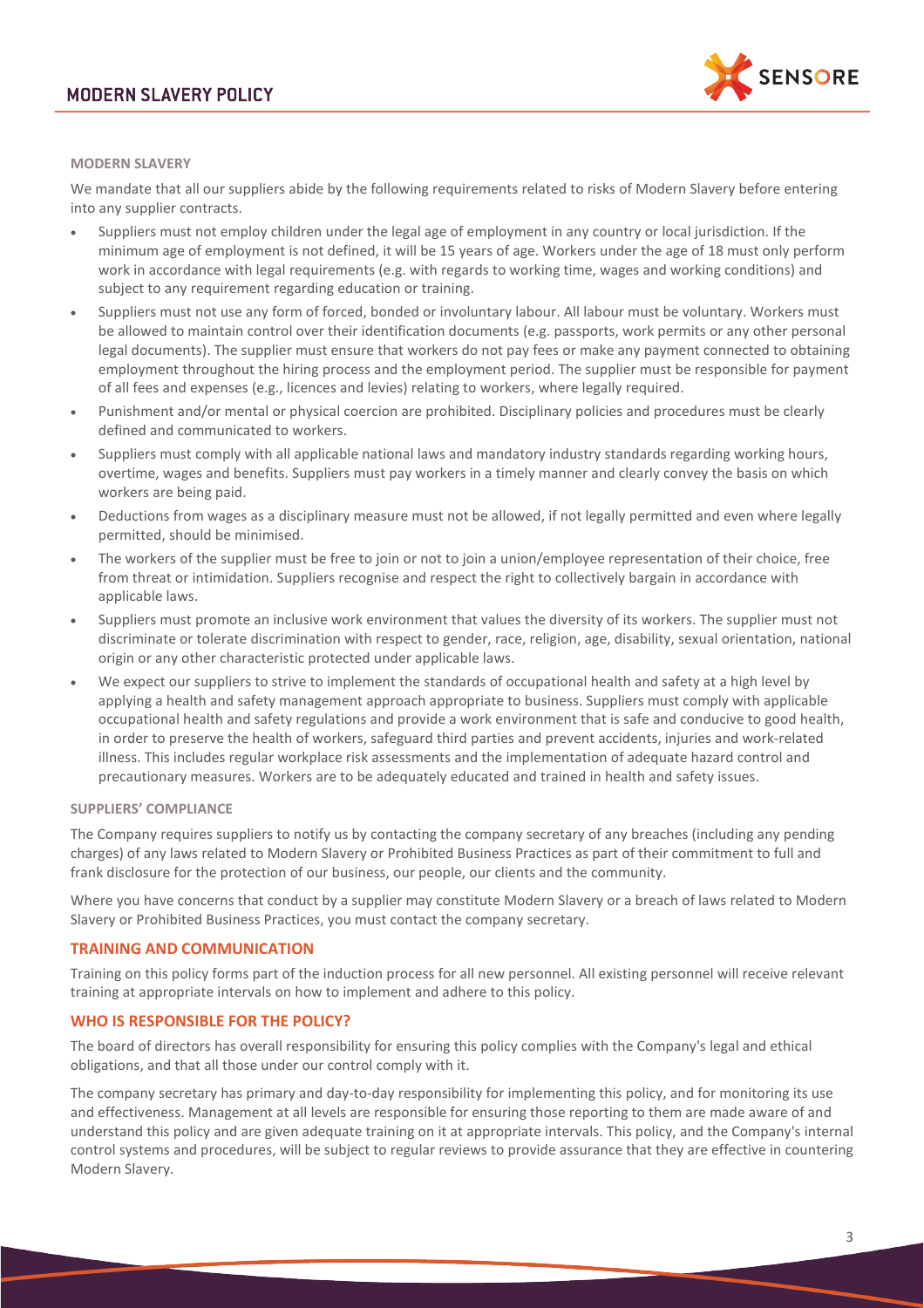

### **HOW TO RAISE A CONCERN**

The Company supports and encourages personnel to raise genuine grievances about Modern Slavery matters, whether identified by, or affecting them, in the workplace. We encourage our personnel and the representatives of our suppliers to report any instances that suggest:

- that there is a risk, both potential and actual, of Modern Slavery occurring in the supply chain, recruitment function, or activities of the Company or its suppliers; and
- that suppliers or third party contractors engaged by the Company are engaging in, potential or actual Modern Slavery.

If at any time you:

- have any questions about the application of this policy; or
- need guidance or assistance in a particular case,

you should in the first instance consult the company secretary.

The Company seeks to ensure that its personnel can raise concerns without fear that their future employment prospects will be adversely affected.

If you wish to report a concern in relation to Modern Slavery, including any conduct that may be, or result in, a breach of this policy, you may raise it with the company secretary.

Please also refer to the Company's Whistleblowing Policy for further detail on conduct that is reportable under the Company's Whistleblowing Policy and how to report conduct under that policy.

### **RELATED POLICIES**

The Company has a number of policies and plans that deal with the risk, mitigation and management of Modern Slavery risks in its activities, operations and supply chains, including:

- Code of conduct;
- Anti-bribery and corruption policy;
- Diversity policy;
- Human rights and child protection policy;
- Risk oversight and management policy; and
- Sustainability policy.

### **GUIDELINES**

As a guide, set out in Schedule 1 are some practical guidelines to assist personnel in complying with this policy. This list is indicative only and does not address all potential circumstances to which this policy may apply.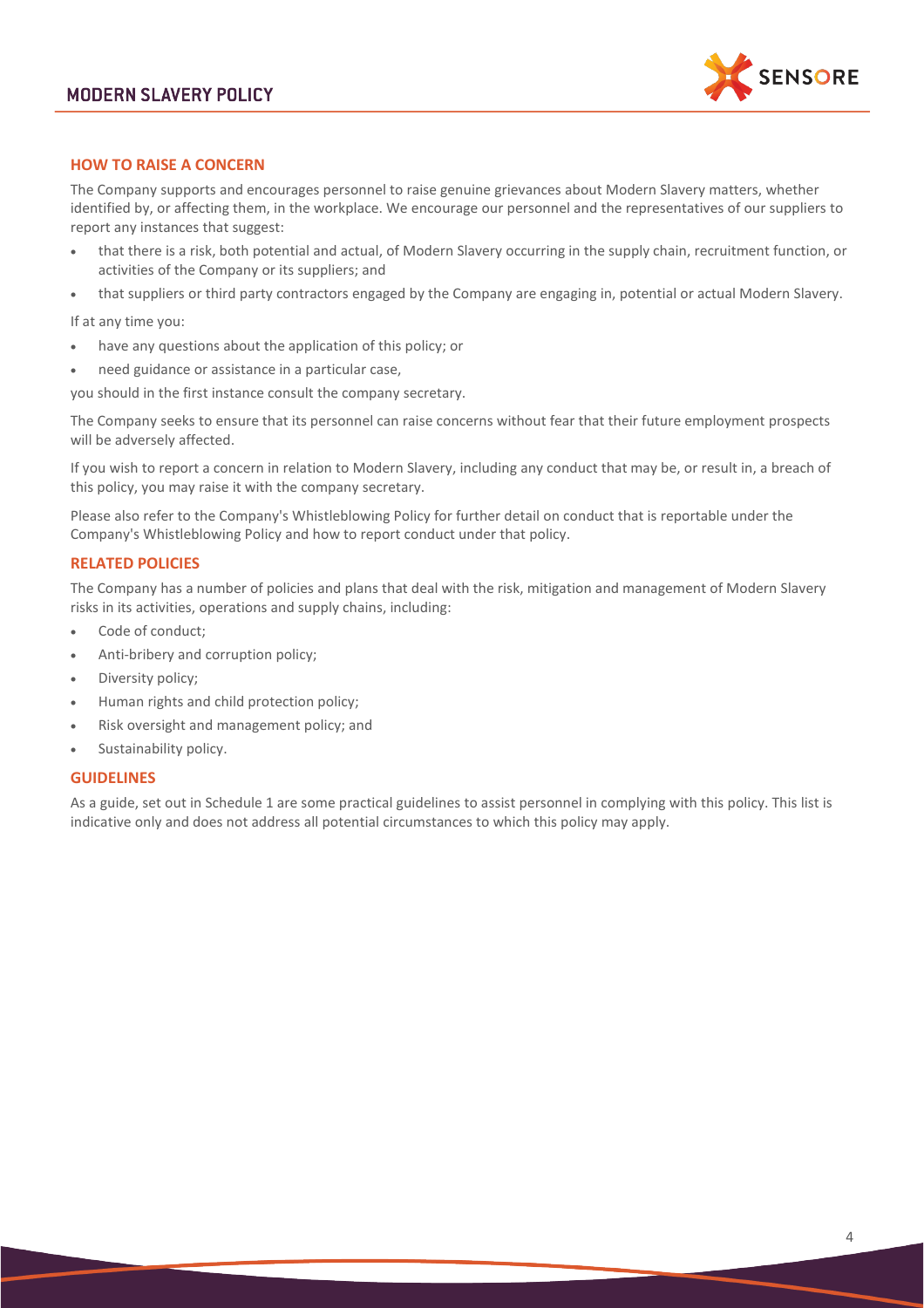

# **SCHEDULE 1**

Set out below are a number of guidelines to assist personnel in complying with this policy. The list is not intended to be exhaustive and is for illustrative purposes only.

### **ALWAYS**

- Conduct appropriate due diligence throughout the lifecycle of our engagement with a supplier to address the risks of Modern Slavery in connection with supply.
- Communicate our Modern Slavery requirements to suppliers.
- Seek to anticipate and plan in advance for new or potential circumstances where Modern Slavery or risk of Modern Slavery may occur, for example via the introduction of new products, services or suppliers.
- Acknowledge the necessity to prevent, and address risks of, Modern Slavery in our business operations and supply chains when setting key performance indicators (KPIs) and do not penalise individuals and teams for failing to meet KPIs as a result of such compliance. For example, make sure KPIs do not promote a focus on securing the lowest possible costs and rapid delivery times from suppliers as this may inadvertently contribute to Modern Slavery risks.
- Immediately report any indications of Modern Slavery or any concerns you have about risks of Modern Slavery, in our operations and supply chain.
- Ensure all actions taken in the response to any instances of Modern Slavery are in the best interests of the suspected victim or victims.

#### **NEVER**

- Engage in practices of Modern Slavery such as using forced, compulsory or involuntary labour.
- Do anything to enable someone else, including a supplier, agent or representative of the Company to engage in or facilitate practices of Modern Slavery.
- Allow detrimental treatment (dismissal, disciplinary action, threats or unfavourable treatment connected with raising a concern) as a result of an employee reporting, in good faith, a suspicion that Modern Slavery may be taking place in any part of the Company or its supply chains.
- Attempt to resolve a situation of Modern Slavery yourself.

### **BE CAUTIOUS OF**

- Processes that promote a 'tick box' approach to compliance in lieu of continuous improvement in the management of Modern Slavery risks.
- High risk procurement and recruitment practices, such as engagement with indirect suppliers, employment agencies and sub-contracting arrangements.
- High risk indicators of Modern Slavery in connection with supply, including but not limited to:
	- o the industry (i.e., frequent use of unskilled, short-term or temporary labour);
	- $\circ$  the product or service (i.e., materials reported to involve a risk of labour exploitation);
	- o geography (i.e., goods are made or labour is sourced in a country where there is a risk of labour exploitation); and
	- the entity (i.e., an entity has been previously reported as noncompliant with labour standards).
- Background information about existing or potential suppliers and their representatives that may indicate the prevalence of improper practices, such as information from international organisations and NGOs regarding human rights and unethical business practices and information related to their reputation, beneficial ownership and qualifications.